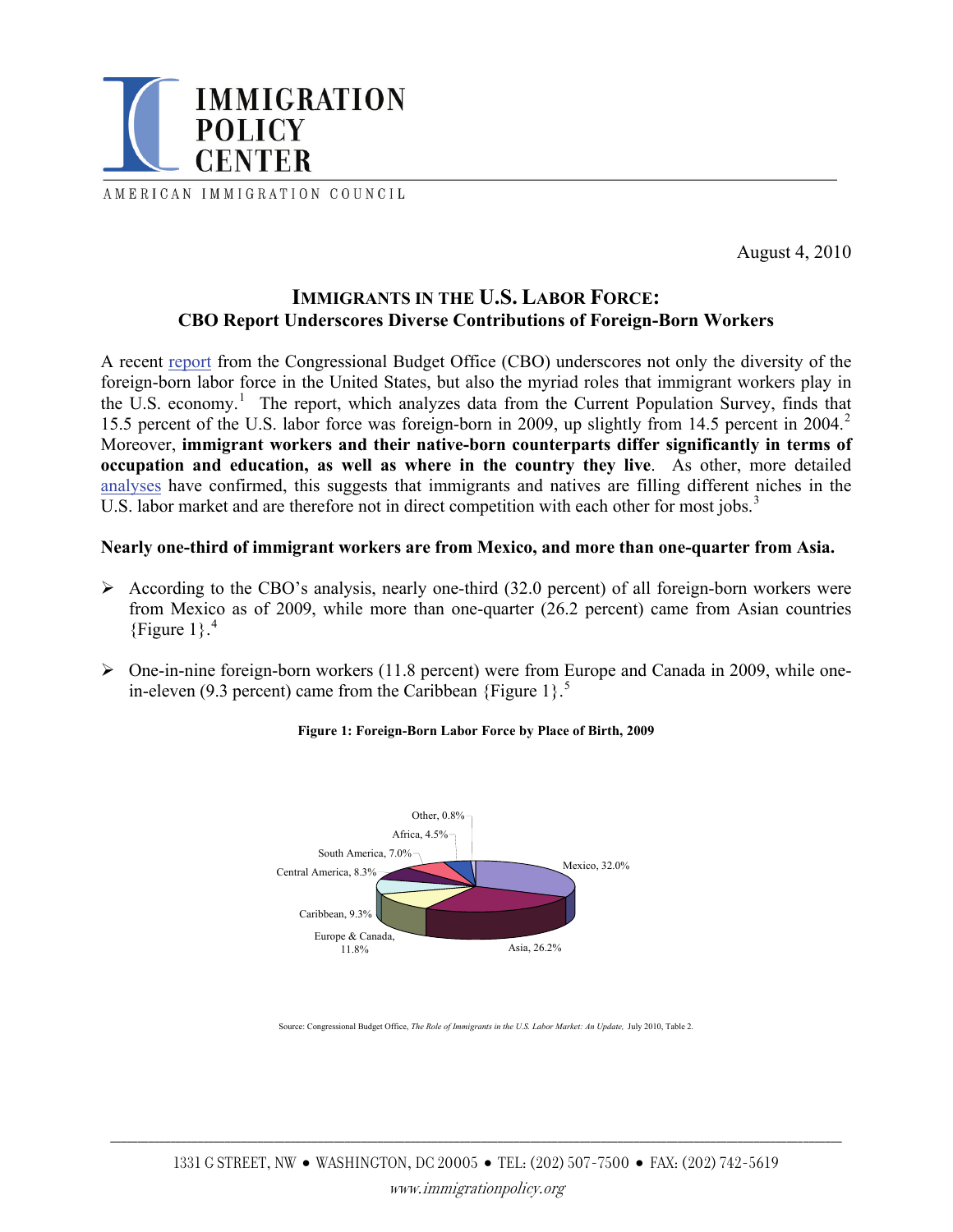### **Immigrant and native-born workers differ in their occupational profiles.**

 $\triangleright$  The top occupation for foreign-born workers age 25-64 was construction and extraction in 2009, accounting for 8.8 percent of the total foreign-born labor force, followed by production occupations (8.7 percent); building and grounds cleaning and maintenance (8.5 percent); and sales (8.4 percent) {Figure 2}. $^6$  $^6$ 



#### **Figure 2: Top 10 Occupations of Foreign-Born Workers, Age 25-64, 2009**

 $\triangleright$  The top occupation for native-born workers age 25-64 was office and administrative support in 2009, accounting for 13.8 percent of the total native-born labor force, followed by management (12.9 percent); sales (10.5 percent); and education, training, and library occupations (7.0 percent)  ${Figure 3}$ .<sup>[7](#page-4-1)</sup>



#### **Figure 3: Top 10 Occupations of Native-Born Workers, Age 25-64, 2009**

Source: Congressional Budget Office, The Role of Immigrants in the U.S. Labor Market: An Update, July 2010, Table 7.

Source: Congressional Budget Office, *The Role of Immigrants in the U.S. Labor Market: An Update,* July 2010, Table 7.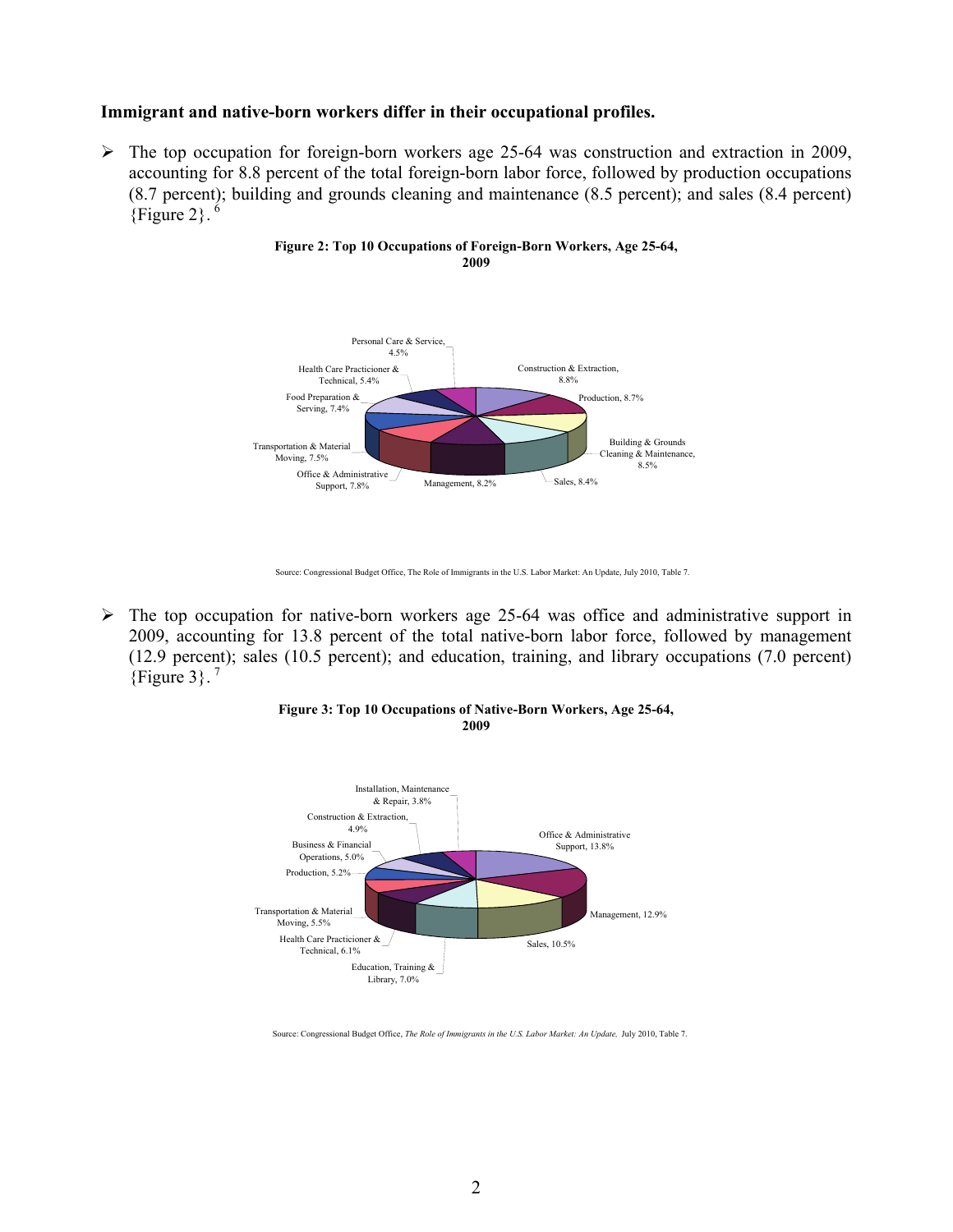### **Immigrant and native-born workers differ significantly in their educational profiles.**

- $\geq$  30 percent of native-born workers age 25+ had some college education short of a bachelor's degree in 2009, compared to only 17 percent of foreign-born workers {Figure 4}.<sup>[8](#page-4-1)</sup>
- $\triangleright$  More than one-quarter (27 percent) of foreign-born workers age 25+ lacked a high-school diploma in 200[9](#page-4-1), compared to only 6 percent of native-born workers {Figure 4}.<sup>9</sup>



Source: Congressional Budget Office, *The Role of Immigrants in the U.S. Labor Market: An Update*, July 2010, Table 4.

#### **Immigrant workers from Asia, Europe, Canada, and Africa are the most educated.**

- ¾ On average, native-born workers had 13.9 years of education in 2009, compared to 12.5 years for foreign-born workers as a whole  $\{Figure 5\}$ .<sup>[10](#page-4-1)</sup>
- $\triangleright$  Asian immigrant workers had the most years of education (14.8), followed by European and Canadian immigrants (14.7 years), African immigrants (14.3 years), and South American immigrants (13.5) {Figure 5}.<sup>[11](#page-4-1)</sup>





Source: Congressional Budget Office, *The Role of Immigrants in the U.S. Labor Market: An Update,* July 2010, Table 2.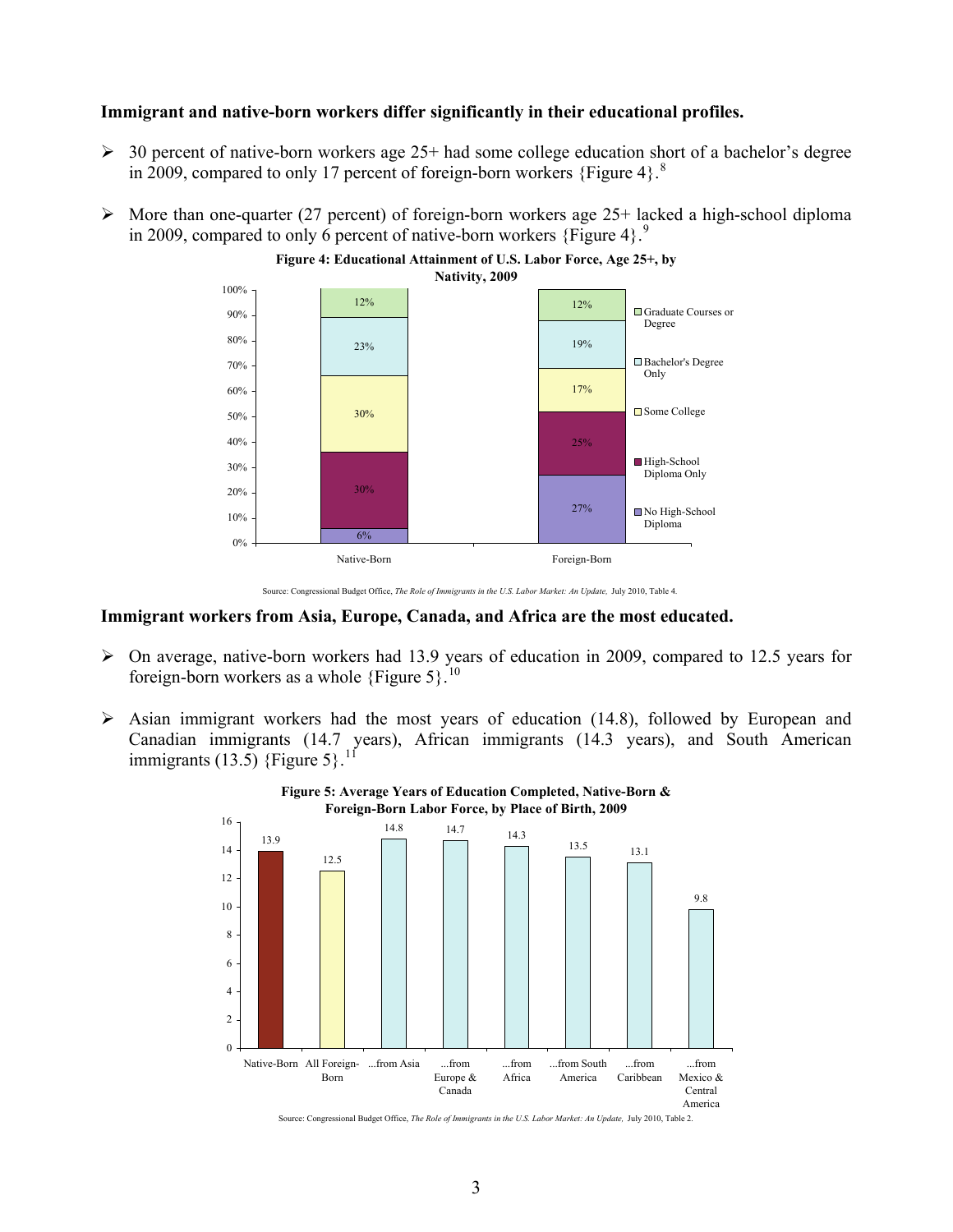### **Most immigrant and native-born workers live in different states.**

¾ 62.5% of foreign-born workers lived in only six states in 2009: California, New York, Florida, Texas, New Jersey, and Illinois {Figure 6}. In comparison, only 34.6 percent of native-born workers lived in those states  ${Figure 7}$ .<sup>[12](#page-4-1)</sup>

> **Figure 6: Geographic Distribution of Foreign-Born Labor Force, 2009**



Source: Congressional Budget Office, *The Role of Immigrants in the U.S. Labor Market: An Update,* July 2010, Table 3.





Source: Congressional Budget Office, *The Role of Immigrants in the U.S. Labor Market: An Update,* July 2010, Table 3.